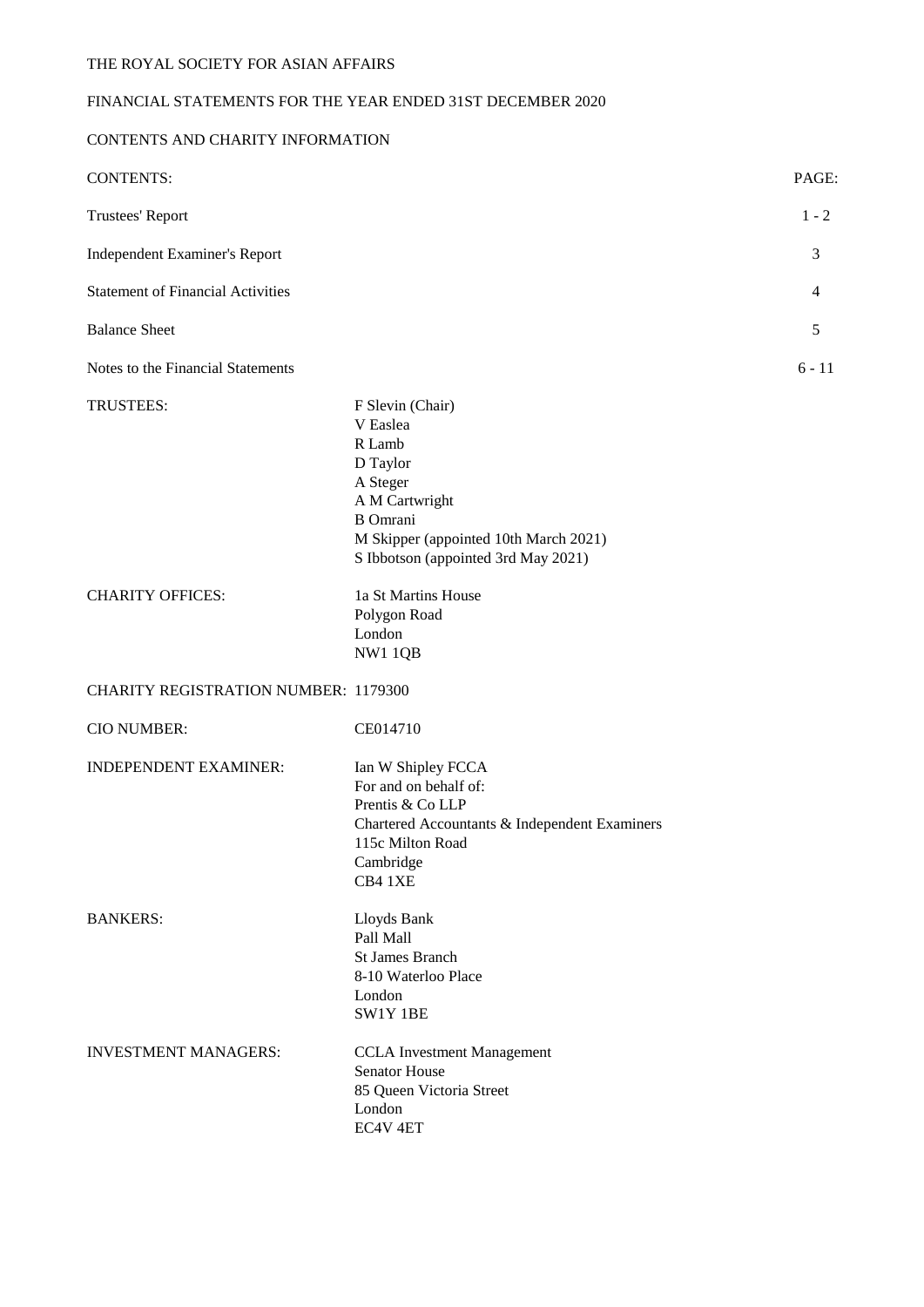### THE ROYAL SOCIETY FOR ASIAN AFFAIRS **EXECUTE 2** PAGE 1

### FINANCIAL STATEMENTS FOR THE YEAR ENDED 31ST DECEMBER 2020

## REPORT OF THE TRUSTEES

The Trustees present their annual report and financial statements of the charity for the year ended 31st December 2020. The financial statements have been prepared in accordance with the accounting policies set out in note 1 to the accounts and comply with the Charity's trust deed, the Charities Act 2011 and Accounting and Reporting by Charities: Statement of Recommended Practice applicable to charities preparing their accounts in accordance with the Financial Reporting Standard applicable in the UK and Republic of Ireland (FRS102) (effective 1st January 2019).

# STRUCTURE GOVERNANCE AND MANAGEMENT

The Royal Society for Asian Affairs was reconstituted as a Charitable Incorporated Organisation (CIO) on 23rd July 2018 reference 1179300, and assets transferred from the old Society on 10th January 2019. The Society was originally established as the Central Asian Society in 1901 and in 1931 received its Royal Patronage. In 1975 the Charity changed its name to The Royal Society for Asian Affairs (known also as RSAA).

The Society is now governed by its trust deed following conversion to CIO status.

Trustees are appointed at the Annual General Meeting for a three year term and are eligible for re-election.

On appointment all Trustees received an induction pack, and are informed of their duties as Trustees.

# OBJECTIVES AND ACTIVITIES FOR THE PUBLIC BENEFIT

The Charity's objectives are to promote learning and advance education in the subject of and with regard to all the countries of Asia.

The Charity aims to achieve this through publishing material, arranging events, tours and courses, maintaining a library and collaboration with other organisations.

The Trustees have referred to the guidance contained in the Charity Commission general guidance on public benefit and continue to do so. The Trustees believe public benefit is satisfied by the advancement of education the Charity undertakes.

# ACHIEVEMENTS AND PERFORMANCE

The Society faced a number of challenges in 2020, which necessitated some significant changes to the Society's operations. The COVID-19 pandemic forced the closure of the Society's offices in March 2020 and staff worked from home for the remainder of the year. The lecture programme moved immediately online and, for the first time, was made open, free of charge to the general public. Lectures were delivered weekly from April to July, reverting to a fortnightly sequence from September - a 45% increase to the normal annual programme.

The online format enabled the Society to present speakers from many parts of the world, allowing us to have speakers addressing the Society from Turkey, India, Saudi Arabia, Bangkok (during the unrest), the US and Australia among other places. Average attendance doubled and included regular participation from every continent bar Antarctica. A commissioned series of blogposts devoted to the impact of COVID-19 in a range of Asian countries accompanied the programme.

New, focused use of social media supported the programme. Most 2020 lectures and a large number from previous years were made freely available through YouTube. The largest audience for the Society's YouTube Channel were in India and the United States.

*Asian Affairs*, thanks to efforts by the staff of Taylor & Francis, appeared in print and online with little disruption by the pandemic and continued to perform strongly. Circulation was higher than any previous year except 2018. Digital downloads of articles and book reviews showed a 5% increase over 2019, which was itself a 104% increase over 2018. Asian countries accounted for the highest proportion of downloads.

The Society implemented a re-branding across all its platforms and publications and launched a new website.

COVID-19 related restrictions led to the suspension of the Society's Travel Awards, the JPT Family Trust Medical Science Awards and the annual Schools' Day. A selection of the best RSAA webinars from 2020 was made available to schools instead.

Professor Peter Frankopan became President of the Society in April 2020, the position having been vacant since the end of 2018.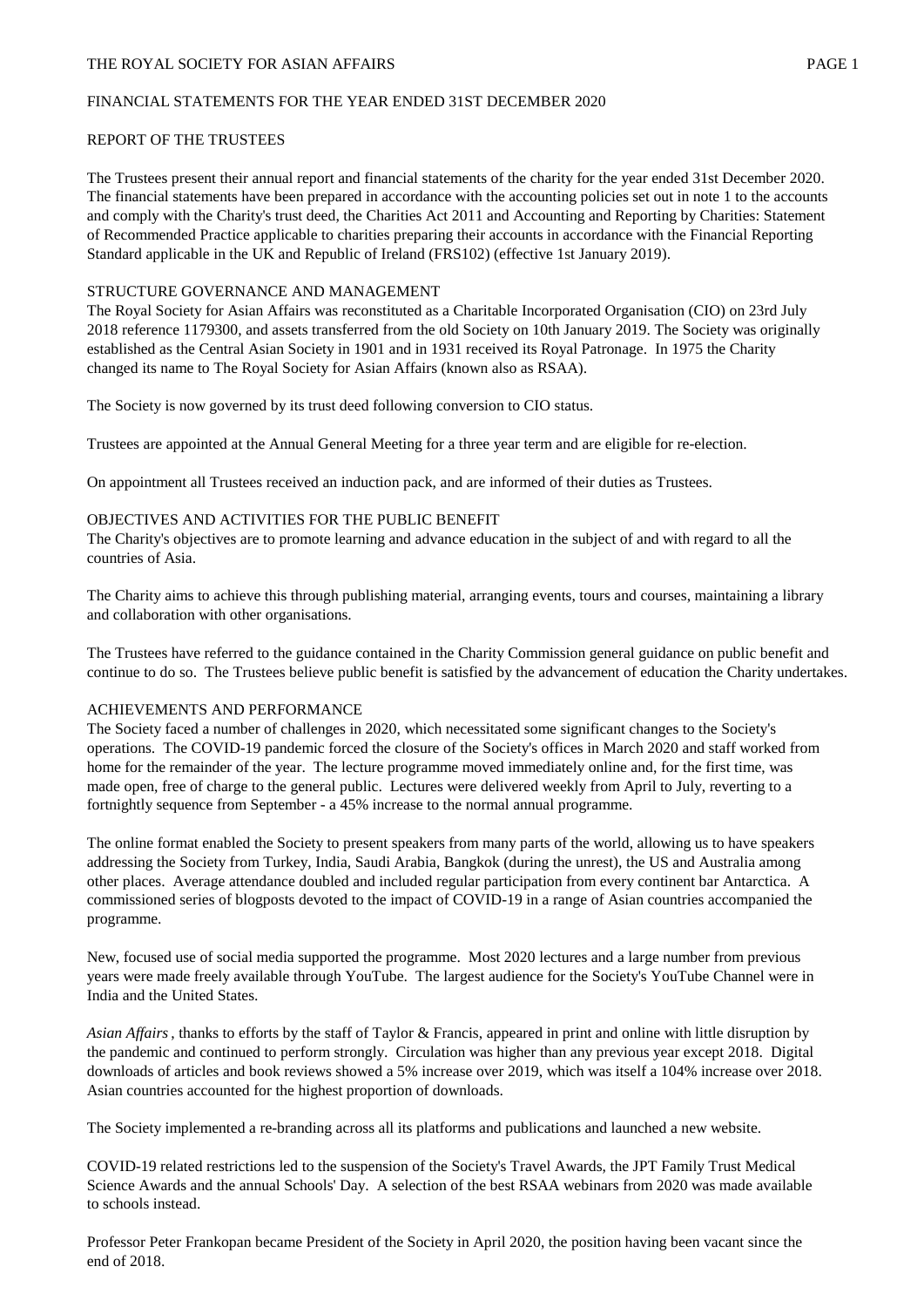#### FINANCIAL STATEMENTS FOR THE YEAR ENDED 31ST DECEMBER 2020

### REPORT OF THE TRUSTEES …………….CONT

#### FINANCIAL REVIEW

The Society had a surplus of £49,721 for the year (2019: £848,042), following the transfer of assets donated from the previous Society. Investments showed unrealised gains of £49,306 (2019: £104,022). Reserves currently stand at £877,763 (2019: £848,042) and free reserves at £876,219 (2019: £837,956) and the Trustees consider the financial situation of the Charity satisfactory.

#### RESERVE POLICY

The Society has no permanent endowment, but has a policy of retaining funds in reserves to support future growth, to allow for future expenditure and to generate ongoing income to support the Society's charitable activities. The Trustees consider the current level of free reserves at £876,000 appropriate to these purposes.

#### PLANS FOR FUTURE PERIODS

The Society intends to continue running many of its events online, to build on the additional reach and popularity of the online programme but will resume some events at central London venues when conditions permit.

The Society will continue to run periodic one-day and half-day conferences and to publish the proceedings in special issues of *Asian Affairs*. Opportunities will also be taken to run lectures in series on particular themes.

#### KEY PERSONNEL AND PAY POLICY

The Charity is directed and controlled on a day to day basis by a Chief Executive Officer and one assistant, together with support from volunteers. The Trustees are responsible for the strategic direction of the Charity and are not remunerated for their duties as Trustees. The CEO is accountable to the Trustees.

#### TRUSTEES' RESPONSIBILITIES IN RELATION TO THE FINANCIAL STATEMENTS

The Charity's Trustees are responsible for preparing a Trustees' annual report and financial statements in accordance with applicable law and United Kingdom Accounting Standards (United Kingdom Generally Accepted Accounting Practice).

The law applicable to charities in England and Wales requires the Charity Trustees to prepare financial statements for each year which give a true and fair view of the state of affairs of the Charity and of the incoming resources and application of resources, of the Charity for that period. In preparing the financial statements, the Trustees are required to:

- Select suitable accounting policies and then apply them consistently;.
- observe the methods and principles in the applicable Charities SORP;
- make judgements and estimates that are reasonable and prudent;
- state whether applicable accounting standards have been followed, subject to any material departures that must be disclosed and explained in the financial statements;
- prepare the financial statements on a going concern basis unless it is inappropriate to presume that the charity will continue in operation.

The Trustees are responsible for keeping proper accounting records which disclose with reasonable accuracy at any time the financial position of the Charity and to enable them to ensure that the financial statements comply with the Charities Act 2011, the applicable Charities (Accounts and Reports) Regulations and the provisions of the Trust Deed. They are also responsible for safeguarding the assets of the Charity and taking reasonable steps for the prevention and detection of fraud and other irregularities.

# APPROVAL

This report was approved by the Trustees on 6 September 2021 and signed on their behalf.

 $\sim$ 

…………………………………………. …………………………………… F SLEVIN A CARTWRIGHT CHAIRMAN HONORARY TREASURER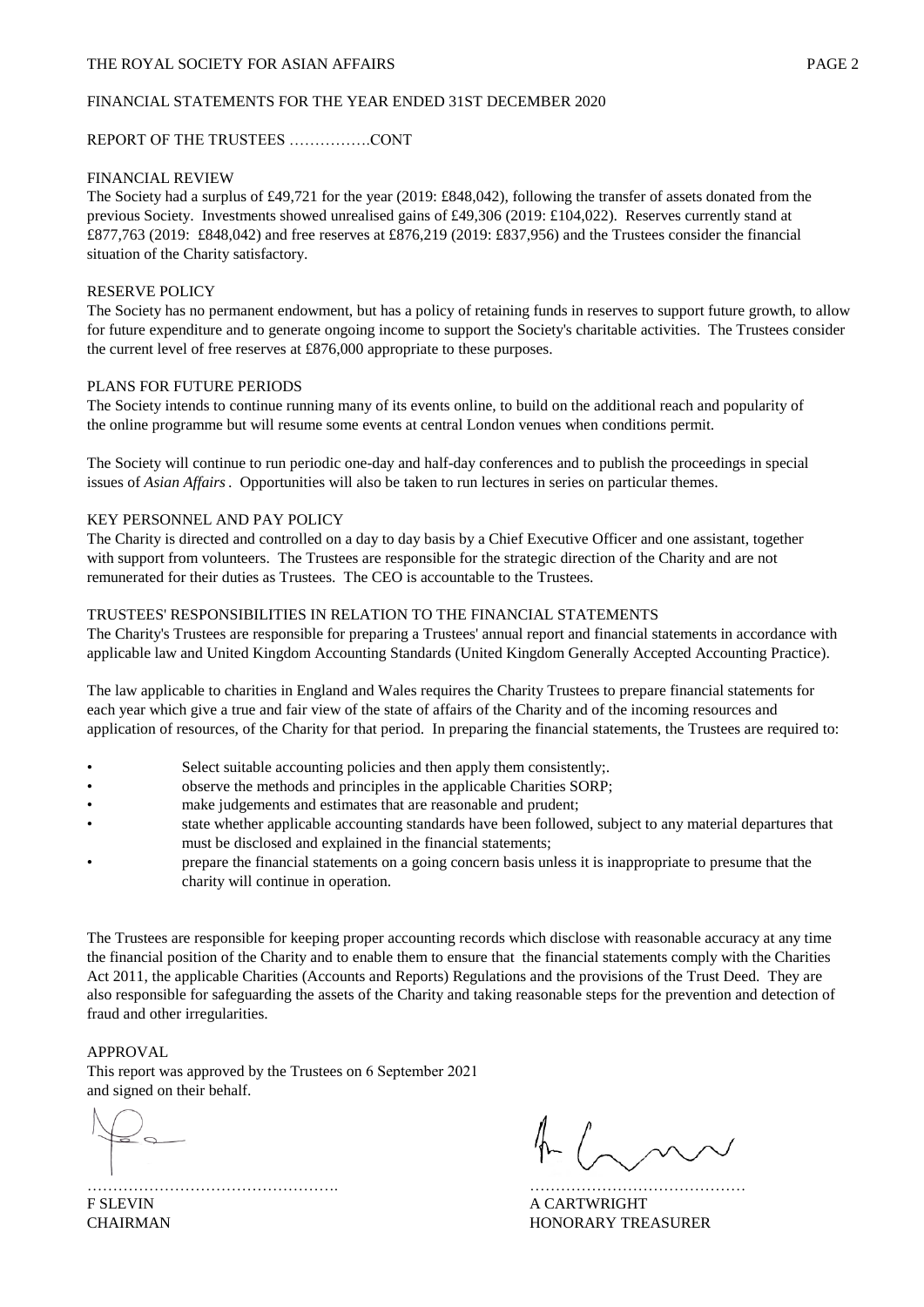# THE ROYAL SOCIETY FOR ASIAN AFFAIRS **EXECUTE 2** PAGE 3

### FINANCIAL STATEMENTS FOR THE YEAR ENDED 31ST DECEMBER 2020

### INDEPENDENT EXAMINER'S REPORT TO THE TRUSTEES OF THE ROYAL SOCIETY FOR ASIAN AFFAIRS

I report to the Charity Trustees on my examination of the accounts of the charitable company for the year ended 31st December 2020, which are set out on pages 4 to 11.

# RESPONSIBILITIES AND BASIS OF REPORT

As the Charity's Trustees of the Charity you are responsible for the preparation of the accounts in accordance with with the requirements of the Charities Act 2011 ('the 2011 Act').

I report in respect of my examination of the charity's accounts carried out under section 145 of the 2011 Act and in carrying out my examination I have followed all the applicable Directions given by the Charity Commission under section 145(5)(b) of the Act.

### INDEPENDENT EXAMINERS' STATEMENT

I have completed my examination. I confirm that no matters have come to my attention in connection with the examination giving me cause to believe:

- (1) accounting records were not kept in respect of the Charity as required by s.310 of the 2011 Act;
- (2) the accounts do not accord with those accounting records;
- (3) the accounts do not comply with the applicable requirements concerning the form and contents of the accounts set out in the Charities (Accounts and Reports) Regulations 2008 other than any requirement that the accounts give a 'true and fair' view which is not a matter considered as part of an independent examination; or;

I have no concerns and have come across no other matters in connection with the examination to which attention should be drawn in this report in order to enable a proper understanding of the accounts to be reached.

> IAN W SHIPLEY FCCA FOR AND ON BEHALF OF: PRENTIS & CO LLP CHARTERED ACCOUNTANTS & INDEPENDENT EXAMINERS

115c Milton Road Cambridge CB4 1XE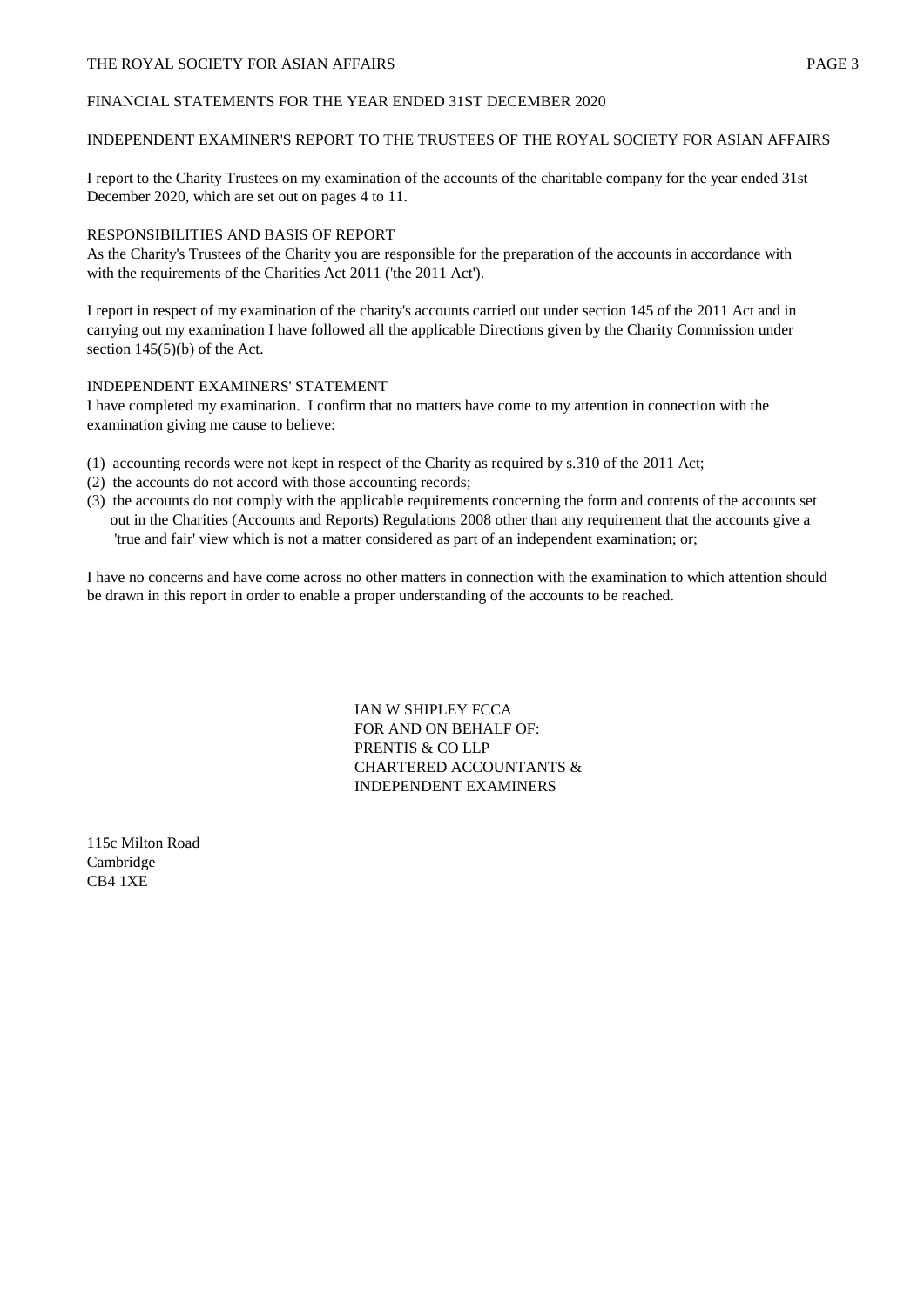# FINANCIAL STATEMENTS FOR THE YEAR ENDED 31ST DECEMBER 2020

# STATEMENT OF FINANCIAL ACTIVTIES

|                                       |      | 2020    | 2019      |
|---------------------------------------|------|---------|-----------|
| <b>INCOME</b>                         | Note | £       | $\pounds$ |
| Subscriptions, donations and legacies | 2    | 58,879  | 67,085    |
| <b>Charitable Activities</b>          | 3    | 66,065  | 80,710    |
| <b>Investment Income</b>              | 4    | 26,713  | 29,578    |
| Reserves donated from                 |      |         |           |
| unincorporated Society                |      |         | 760,505   |
| TOTAL INCOME                          |      | 151,657 | 937,878   |
|                                       |      |         |           |
| <b>EXPENDITURE</b>                    |      |         |           |
| <b>Charitable Activities</b>          | 5    | 159,182 | 198,033   |
| TOTAL EXPENDITURE                     |      | 159,182 | 198,033   |
|                                       |      |         |           |
| NET (EXPENDITURE)/INCOME BEFORE       |      |         |           |
| <b>GAINS ON INVESTMENTS</b>           |      | (7,525) | 739,845   |
| Net gains on investment assets        | 10   | 57,246  | 108,197   |
| NET MOVEMENT IN FUNDS                 |      | 49,721  | 848,042   |
| RECONCILIATION OF FUNDS               |      |         |           |
| Total Funds brought forward           |      | 848,042 |           |
| <b>Total Funds carried forward</b>    |      | 897,763 | 848,042   |
|                                       |      |         |           |

The notes on pages 6 to 11 form part of these financial statements.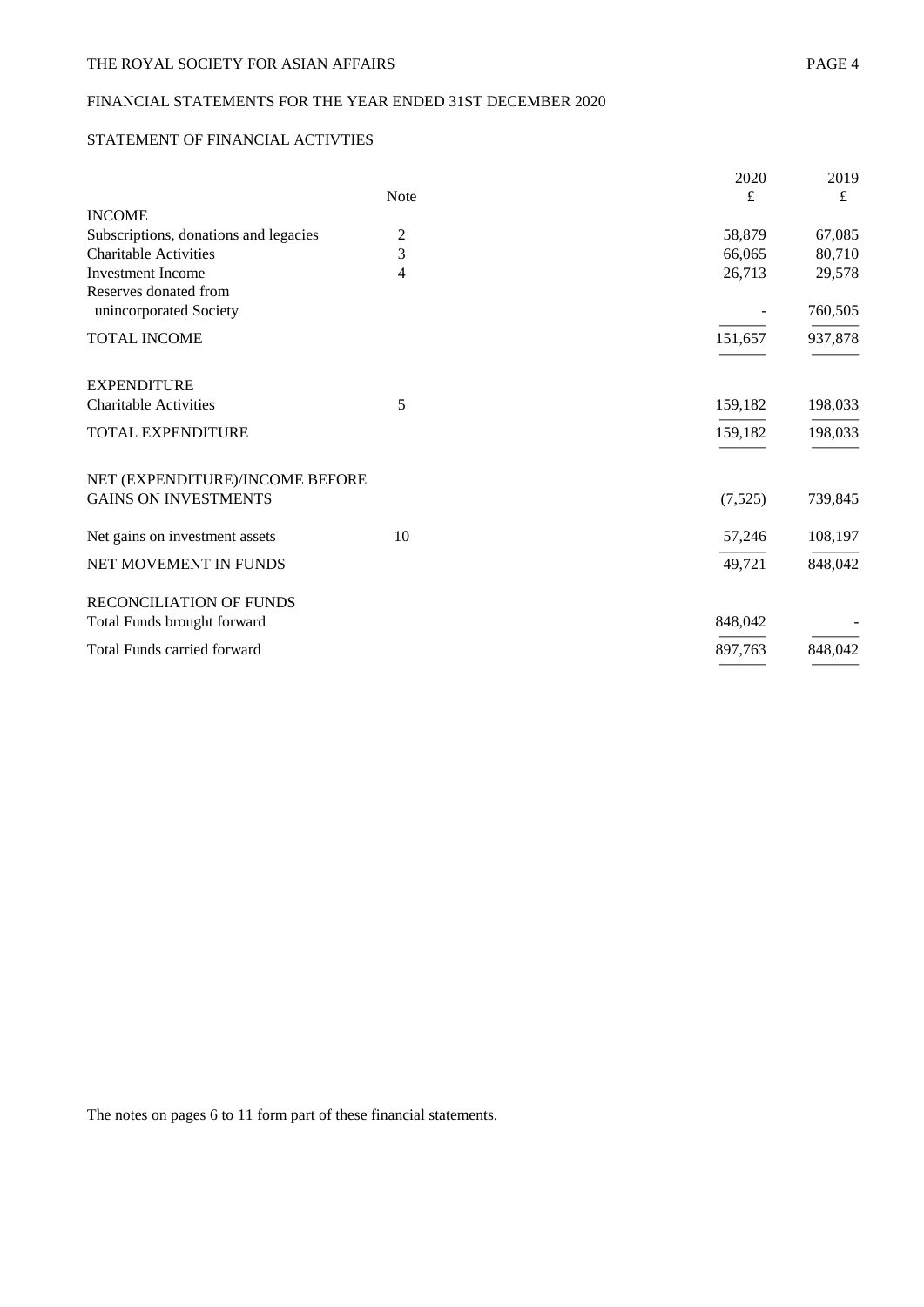# FINANCIAL STATEMENTS FOR THE YEAR ENDED 31ST DECEMBER 2020

#### BALANCE SHEET

|                                       |              | 2020    |           | 2019   |           |
|---------------------------------------|--------------|---------|-----------|--------|-----------|
|                                       | <b>Notes</b> | £       | $\pounds$ | £      | $\pounds$ |
| <b>FIXED ASSETS</b>                   |              |         |           |        |           |
| Library                               | 8            |         | 1         |        | 1         |
| Tangible fixed assets                 | 9            |         | 19,982    |        | 8,524     |
| Investments                           | 10           |         | 793,056   |        | 810,810   |
|                                       |              |         | 813,039   |        | 819,335   |
| <b>CURRENT ASSETS</b>                 |              |         |           |        |           |
| Stock                                 | 11           | 1,033   |           | 1,080  |           |
| Debtors                               | 12           | 58,420  |           | 62,665 |           |
| Cash at bank and in hand              |              | 64,590  |           | 2,679  |           |
|                                       |              | 124,043 |           | 66,424 |           |
| <b>LIABILITIES</b>                    |              |         |           |        |           |
| Creditors falling due within one year | 13           | 39,319  |           | 37,717 |           |
| Net Current Assets                    |              |         | 84,724    |        | 28,707    |
| <b>NET ASSETS</b>                     |              |         | 897,763   |        | 848,042   |
| THE FUNDS OF THE CHARITY              | 16           |         |           |        |           |
| Unrestricted funds                    |              |         | 896,202   |        | 846,481   |
| Designated funds                      |              |         | 1,561     |        | 1,561     |
|                                       |              |         | 897,763   |        | 848,042   |
|                                       |              |         |           |        |           |

The financial statements were approved by the Trustees on 6 September 2021and signed on their behalf.

…………………………….

 $\overline{\phantom{0}}$ 

F SLEVIN CHAIRMAN

A CARTWRIGHT HONORARY TREASURER

The notes on pages 6 to 11 form part of these financial statements.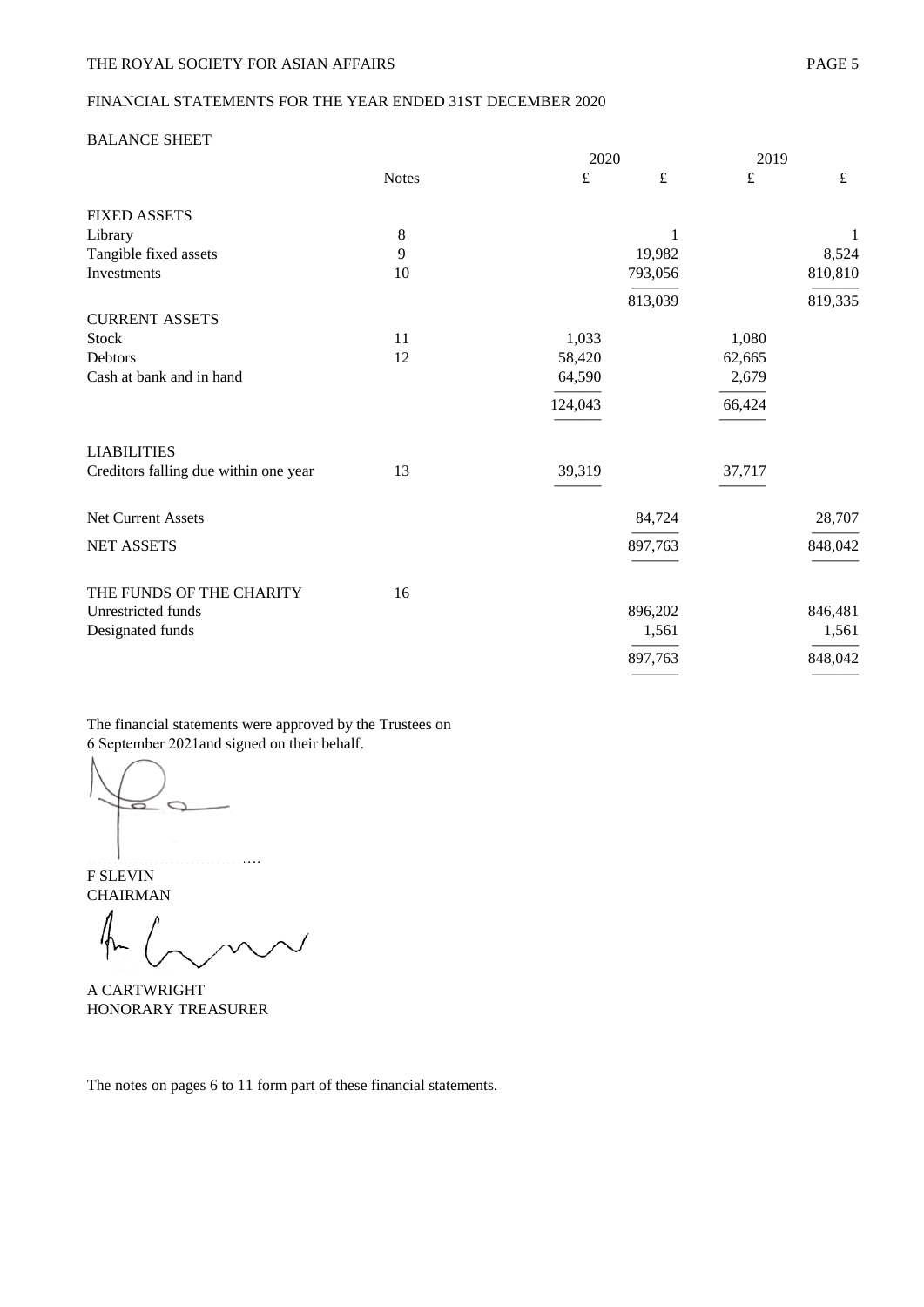## FINANCIAL STATEMENTS FOR THE YEAR ENDED 31ST DECEMBER 2020

## NOTES TO THE FINANCIAL STATEMENTS

#### 1. ACCOUNTING POLICIES

### **(a) BASIS OF PREPARATION AND ASSESSMENT OF GOING CONCERN**

The financial statements have been prepared under the historical cost convention with items recognised at cost or transaction value unless otherwise stated in the relevant notes to these financial statements. The financial statements have been prepared in accordance with the Statement of Recommended Practice: Accounting and Reporting by Charities preparing their accounts in accordance with the Financial Reporting Standard applicable in the UK and Republic of Ireland (FRS 102) issued in October 2019 and effective 1st January 2019, and the Financial Reporting Standard applicable in the United Kingdom and Republic of Ireland (FRS 102) and the Charities Act 2011.

The Trust constitutes a public benefit entity as defined by FRS 102.

The Trustees consider that there are no material uncertainties about the Trust's ability to continue as a going concern. The most significant areas of uncertainty that affect the carrying value of assets held by the Trust are the level of investment return and the performance of investment markets.

#### **(b) INCOME RECOGNITION**

Incoming resources are included when receivable, with the exception of subscriptions which are recognised as income when received, subscriptions in advance however are deferred.

# **(c) EXPENDITURE RECOGNITION**

All expenditure is accounted for on an accruals basis and has been classified under headings that aggregate all costs related to that category.

#### **(d) GOVERNANCE COSTS**

These costs relate to central management and administration costs, management of the Charity's assets, organisational management and compliance with constitutional and statutory requirements.

### **(e) SUPPORT COSTS**

Overheads and support costs have been apportioned on an appropriate basis e.g. staff time.

### **(f) TAXATION**

The Society is a registered Charity and its income is exempt from Corporation tax as it is applied for charitable purposes.

### **(g) DEPRECIATION**

Depreciation is provided to write off the costs of tangible fixed assets on a reducing balance over their useful economic lives at the following rates:-

Office equipment and fittings - 25% reducing balance Software - 33% straight line

### **(h) FIXED ASSETS INVESTMENTS**

Investments are a form of basic financial instrument and are initially recognised at their transaction value and subsequently measured at their fair value as at the balance sheet date using the closing quoted market price. The Statement of Financial Activities includes the gains and losses arising on the revaluation and disposal throughout the year.

The Charity does not acquire put options, derivatives or other complex financial instruments.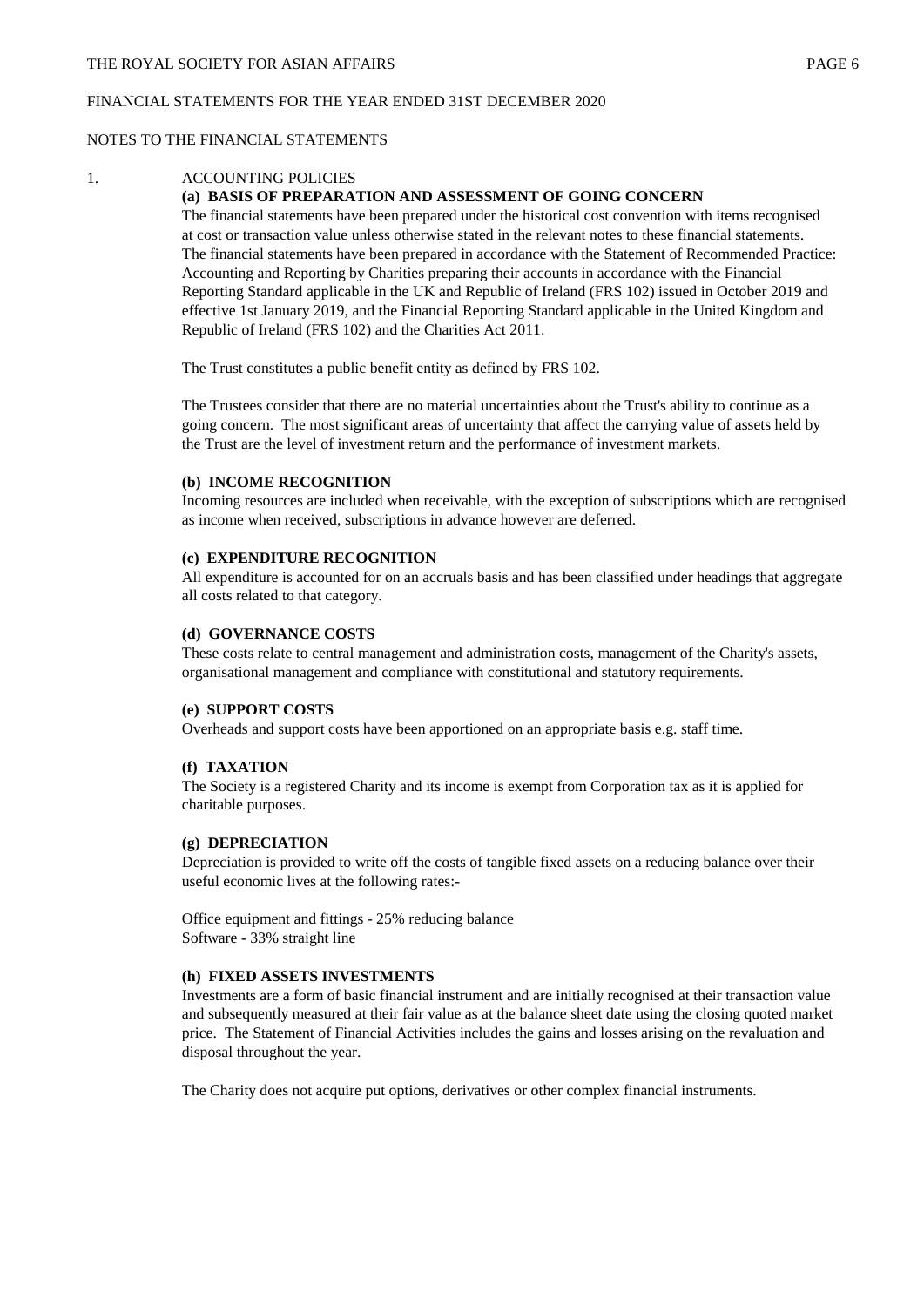## THE ROYAL SOCIETY FOR ASIAN AFFAIRS **EXECUTES PAGE 7**

#### FINANCIAL STATEMENTS FOR THE YEAR ENDED 31ST DECEMBER 2020

#### NOTES TO THE FINANCIAL STATEMENTS

The main form of financial risk faced by the Charity is that of volatility in equity markets and investment markets due to wider economic conditions, the attitude of investors to investment risk, and changes in sentiment concerning equities and within particular sectors and sub sectors.

## **(i) REALISED GAINS AND LOSSES**

All gains and losses are taken to the Statement of Financial Activities as they arise. Realised gains and losses on investments are calculated as the difference between sales proceeds and their opening carrying value or their purchase value if acquired subsequent to the first day of the financial year. Unrealised gains and losses are calculated as the difference between the fair value at the year end and their carrying value. Realised and unrealised investment gains and losses are combined in the Statement of Financial Activities.

### **(j) FUND ACCOUNTING**

Funds are incoming resources receivable or generated for the objects of the Charity without further specific purpose and are available as general funds.

Restricted funds are to be used to specific purposes as laid down by the donor.

Designated funds are unrestricted general funds designated by the Trustees to be set aside and expended on a specific purpose.

# **(k) STOCK**

Stock is valued at the lower of cost or net realisable value.

### **(l) CASH FLOW STATEMENT EXEMPTION**

The Charity has taken advantage of exemptions under Charities SORP and Section 7 of FRS 102 to not produce a Statement of Cash Flows.

| 2. | SUBSCRIPTIONS, DONATIONS AND LEGACIES    | 2020   | 2019   |
|----|------------------------------------------|--------|--------|
|    | - Unrestricted                           | £      | £      |
|    | <b>Grants</b>                            | 3,500  | 9,000  |
|    | Subscriptions                            | 48,294 | 57,625 |
|    | Donations and legacies                   | 7,085  | 460    |
|    |                                          | 58,879 | 67,085 |
| 3. | <b>INCOME FROM CHARITABLE ACTIVITIES</b> | 2020   | 2019   |
|    | - Unrestricted                           | £      | £      |
|    | Secretarial services                     | 3,176  | 2,382  |
|    | Lectures                                 | 90     | 908    |
|    | Publications/royalties                   | 62,242 | 60,604 |
|    | Presentations and events                 | 348    | 14,564 |
|    | Tours                                    |        | 1,900  |
|    | Society shields/ties/notelets            |        | 101    |
|    | Sale of images of archive material       | 209    | 251    |
|    |                                          | 66,065 | 80,710 |
|    |                                          |        |        |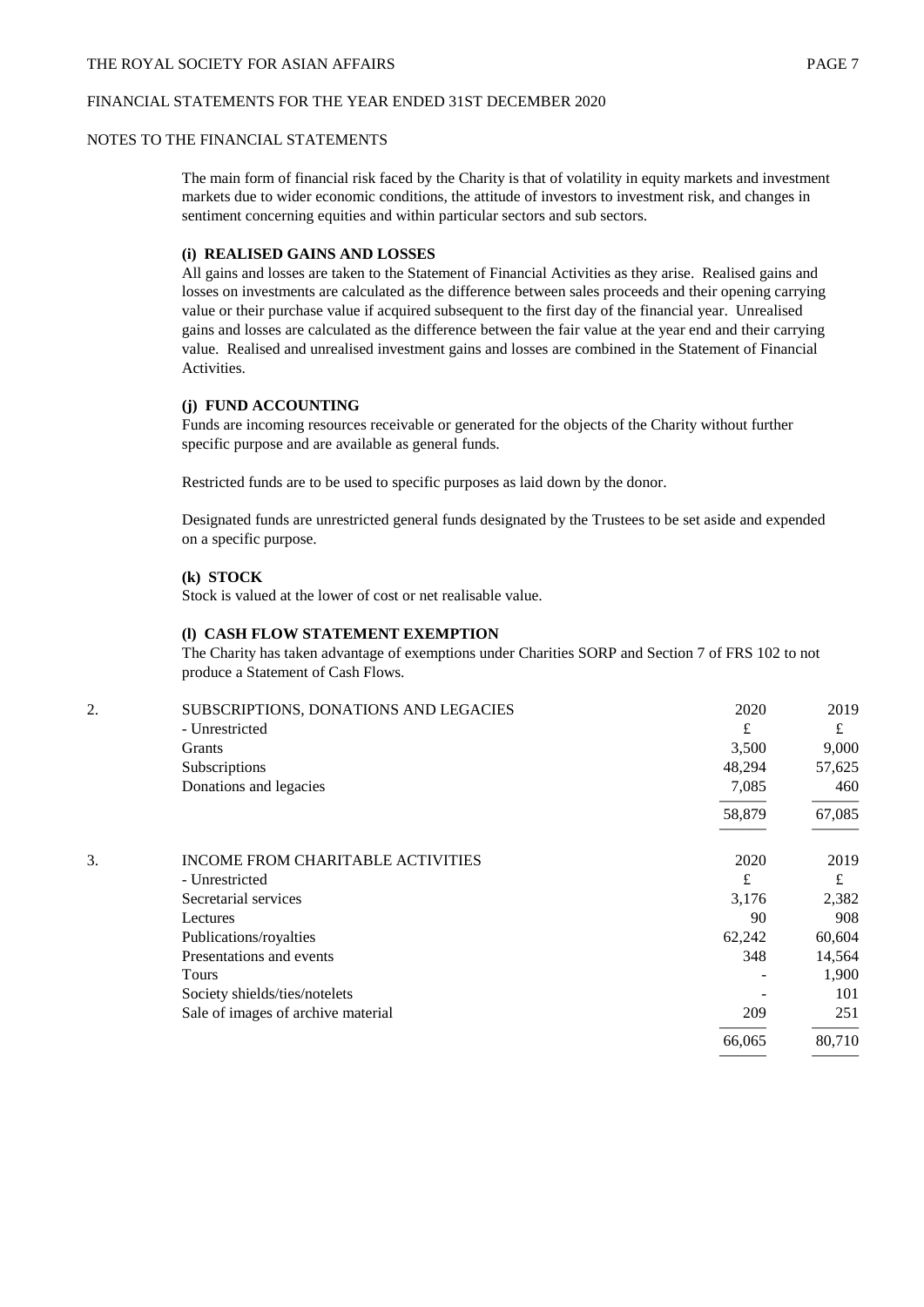# FINANCIAL STATEMENTS FOR THE YEAR ENDED 31ST DECEMBER 2020

# NOTES TO THE FINANCIAL STATEMENTS

| 4. | <b>INVESTMENT INCOME</b>             | 2020    | 2019    |
|----|--------------------------------------|---------|---------|
|    |                                      | £       | £       |
|    | Dividends on listed investments      | 26,707  | 29,577  |
|    | Interest receivable on cash deposits | 6       |         |
|    |                                      | 26,713  | 29,578  |
| 5. | COST OF CHARITABLE ACTIVITIES        | 2020    | 2019    |
|    |                                      | £       | £       |
|    | Lectures                             | 500     | 3,674   |
|    | Library services                     | 62      | 327     |
|    | Publications                         | 26,138  | 23,942  |
|    | Presentations and events             | 2,342   | 26,934  |
|    | Ties/shields/notelets                |         | 128     |
|    | Support costs (note 6)               | 130,140 | 143,028 |
|    |                                      | 159,182 | 198,033 |
|    |                                      |         |         |

| 6. | <b>SUPPORT COSTS</b>                          | Charitable |            | 2020    |
|----|-----------------------------------------------|------------|------------|---------|
|    | YEAR ENDED 31ST DECEMBER 2020                 | Activities | Governance | Total   |
|    |                                               | £          | £          | £       |
|    | Staff costs                                   | 62,137     |            | 62,137  |
|    | IT support and consumables                    | 10,815     |            | 10,815  |
|    | Cleaning                                      | 1,350      | -          | 1,350   |
|    | Rent, rates and utilities                     | 33,545     |            | 33,545  |
|    | Insurance                                     | 2,191      |            | 2,191   |
|    | Repairs to property                           | 2,831      | -          | 2,831   |
|    | Printing, stationery, postage and advertising | 3,464      |            | 3,464   |
|    | Other office costs                            | 355        |            | 355     |
|    | Telephone                                     | 1,127      |            | 1,127   |
|    | Bank charges                                  | 802        |            | 802     |
|    | Depreciation                                  | 4,387      |            | 4,387   |
|    | Governance (note 7)                           |            | 7,136      | 7,136   |
|    |                                               | 123,004    | 7,136      | 130,140 |
|    |                                               |            |            |         |

| <b>SUPPORT COSTS</b>                          | Charitable |            | 2019    |
|-----------------------------------------------|------------|------------|---------|
| PERIOD ENDED 31ST DECEMBER 2019               | Activities | Governance | Total   |
|                                               | £          | £          | £       |
| Staff costs                                   | 84,206     |            | 84,206  |
| IT support and consumables                    | 6,315      |            | 6,315   |
| Cleaning                                      | 1,605      |            | 1,605   |
| Rent, rates and utilities                     | 33,201     |            | 33,201  |
| Insurance                                     | 2,244      |            | 2,244   |
| Repairs to property                           | 1,790      |            | 1,790   |
| Printing, stationery, postage and advertising | 4,365      |            | 4,365   |
| Other office costs                            | 698        |            | 698     |
| Telephone                                     | 1,247      |            | 1,247   |
| Bank charges                                  | 806        |            | 806     |
| Depreciation                                  | 2,831      |            | 2,831   |
| Governance (note 7)                           |            | 3,720      | 3,720   |
|                                               | 139,308    | 3,720      | 143,028 |
|                                               |            |            |         |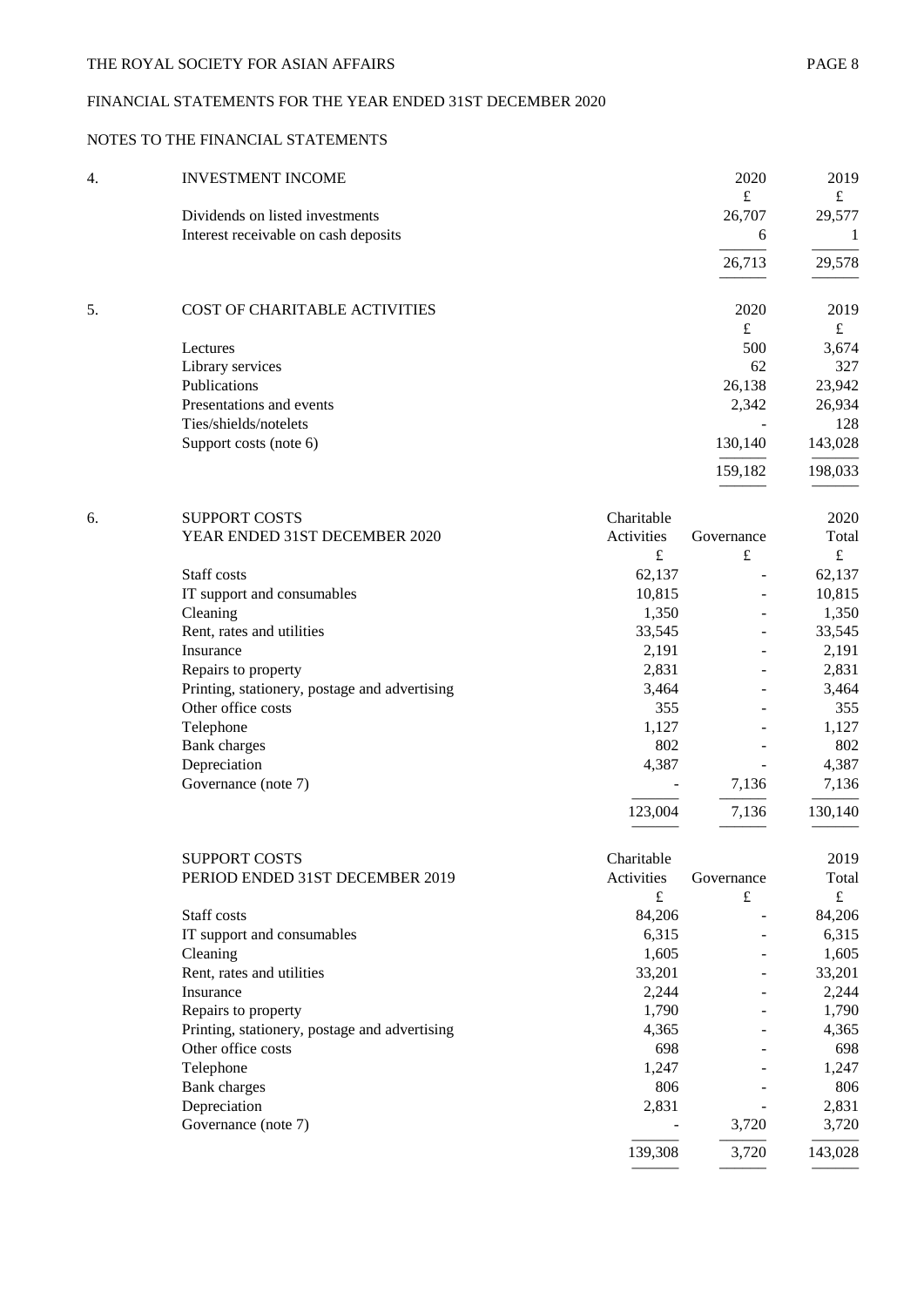# FINANCIAL STATEMENTS FOR THE YEAR ENDED 31ST DECEMBER 2020

# NOTES TO THE FINANCIAL STATEMENTS

| 7 | <b>GOVERNANCE COSTS</b>      | 2020  | 2019  |
|---|------------------------------|-------|-------|
|   |                              |       | £     |
|   | Legal and professional costs |       | 104   |
|   | Independent Examiners fee    | 1,824 | 1,800 |
|   | Bookkeeping                  | 5,312 | 1,816 |
|   |                              | 7,136 | 3,720 |

# 8. LIBRARY

Library assets have not been capitalised other than their inclusion in the balance sheet at a written down net book value of £1.

| 9.  | <b>TANGIBLE FIXED ASSETS</b>                                    |                 | Office                 |                      |  |  |
|-----|-----------------------------------------------------------------|-----------------|------------------------|----------------------|--|--|
|     | YEAR ENDED 31ST DECEMBER 2020                                   | Software        | Equipment              | Total                |  |  |
|     |                                                                 | £               | $\pounds$              | $\pounds$            |  |  |
|     | <b>COST</b>                                                     |                 |                        |                      |  |  |
|     | Balance at 1st January 2020<br><b>Additions</b>                 | 5,994<br>15,168 | 5,362<br>677           | 11,356<br>15,845     |  |  |
|     |                                                                 |                 |                        |                      |  |  |
|     | Balance at 31st December 2020                                   | 21,162          | 6,039                  | 27,201               |  |  |
|     | <b>ACCUMULATED DEPRECIATION</b>                                 |                 |                        |                      |  |  |
|     | Balance at 1st January 2020                                     | 1,499           | 1,333                  | 2,832                |  |  |
|     | Charge for the year                                             | 3,262           | 1,125                  | 4,387                |  |  |
|     | Balance at 31st December 2020                                   | 4,761           | 2,458                  | 7,219                |  |  |
|     | <b>NET BOOK VALUE</b>                                           |                 |                        |                      |  |  |
|     | At 31st December 2020                                           | 16,401          | 3,581                  | 19,982               |  |  |
|     |                                                                 |                 |                        |                      |  |  |
|     | <b>TANGIBLE FIXED ASSETS</b><br>PERIOD ENDED 31ST DECEMBER 2019 |                 | Office                 | Total                |  |  |
|     |                                                                 | Software<br>£   | Equipment<br>$\pounds$ | $\pounds$            |  |  |
|     | <b>COST</b>                                                     |                 |                        |                      |  |  |
|     | <b>Additions</b>                                                | 5,994           | 5,362                  | 11,356               |  |  |
|     | Balance at 31st December 2019                                   | 5,994           | 5,362                  | 11,356               |  |  |
|     | ACCUMULATED DEPRECIATION                                        |                 |                        |                      |  |  |
|     | Charge for period                                               | 1,499           | 1,333                  | 2,832                |  |  |
|     | Balance at 31st December 2019                                   | 1,499           | 1,333                  | 2,832                |  |  |
|     | NET BOOK VALUE                                                  |                 |                        |                      |  |  |
|     | At 31st December 2019                                           | 4,495           | 4,029                  | 8,524                |  |  |
|     |                                                                 |                 |                        |                      |  |  |
| 10. | <b>INVESTMENTS</b>                                              |                 | 2020                   | 2019                 |  |  |
|     | <b>Listed Investments</b>                                       |                 | $\pounds$              | $\mathbf f$          |  |  |
|     | Market value at 1st January 2020<br><b>Additions</b>            |                 | 810,810                |                      |  |  |
|     | Disposals                                                       |                 | (75,000)               | 723,950<br>(21, 337) |  |  |
|     | Net realised investment gain                                    |                 | 7,940                  | 4,175                |  |  |
|     | Net unrealised investment gains                                 |                 | 49,306                 | 104,022              |  |  |
|     | Market value at 31st December 2020                              |                 | 793,056                | 810,810              |  |  |
|     |                                                                 |                 |                        |                      |  |  |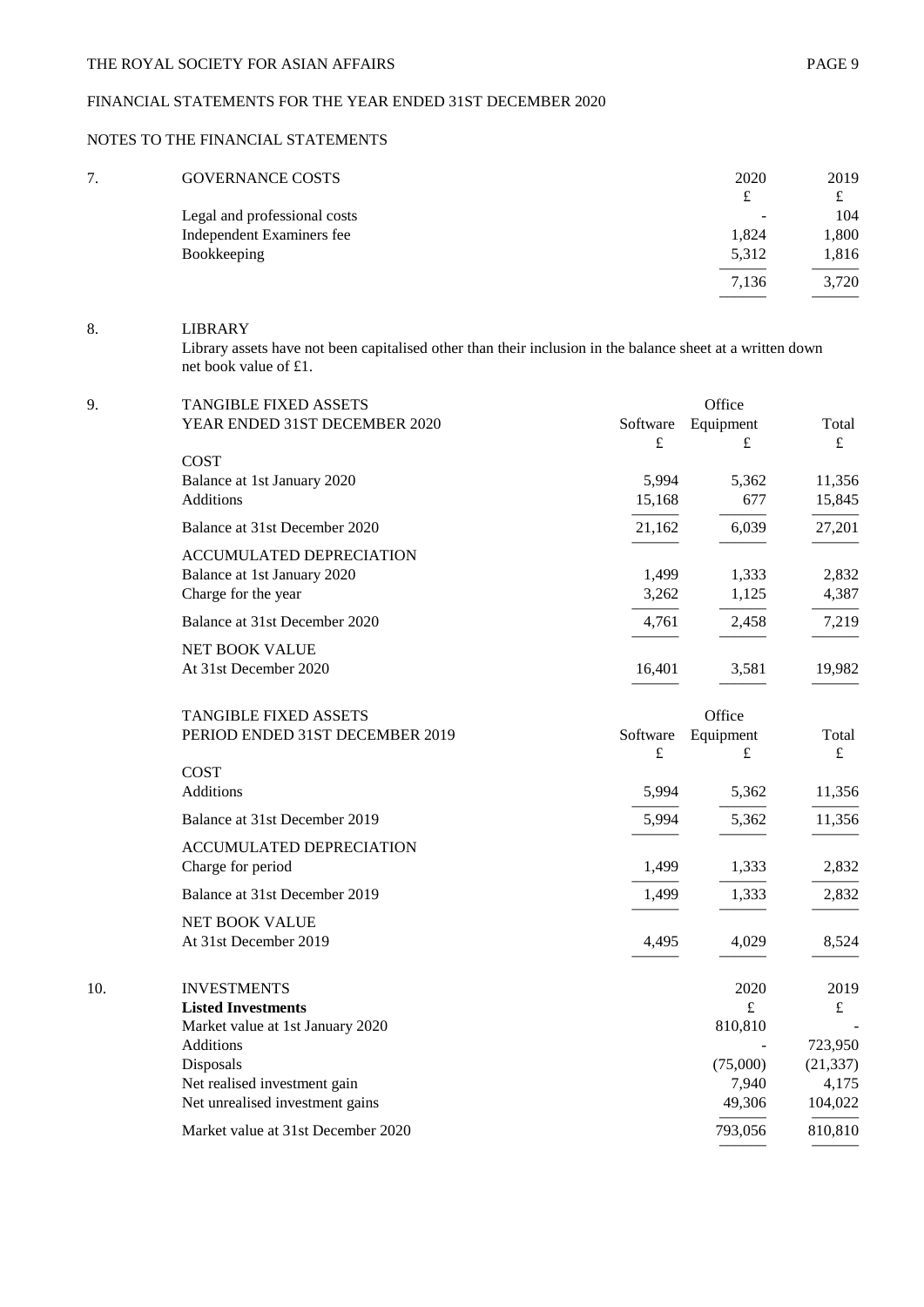# FINANCIAL STATEMENTS FOR THE YEAR ENDED 31ST DECEMBER 2020

#### NOTES TO THE FINANCIAL STATEMENTS

Listed investments are revalued at the year end to their market value. The listed investments are held indirectly on behalf of the Society.

The historical cost of listed investments is £651,063 (2019: £706,789). The majority of investment assets are held in the UK and there are no restrictions on the realisation of these investments.

| 11. | <b>STOCK</b>                                          | 2020   | 2019   |
|-----|-------------------------------------------------------|--------|--------|
|     |                                                       | £      | £      |
|     | Inventory                                             | 1,033  | 1,080  |
|     |                                                       |        |        |
| 12. | <b>DEBTORS</b>                                        | 2020   | 2019   |
|     |                                                       | £      | £      |
|     | Trade receivables                                     | 19,792 | 22,179 |
|     | Other debtors                                         | 27,410 | 28,324 |
|     | Prepayments                                           | 11,218 | 12,162 |
|     |                                                       | 58,420 | 62,665 |
| 13. | <b>CREDITORS: AMOUNTS FALLING DUE WITHIN ONE YEAR</b> | 2020   | 2019   |
|     |                                                       | £      | £      |
|     | Social security and other taxes                       | 212    | 1,723  |
|     | Accruals and deferred income                          | 38,566 | 35,768 |
|     | Trade creditors                                       | 541    | 226    |
|     |                                                       | 39,319 | 37,717 |
|     |                                                       |        |        |

#### 14. RESERVES

| YEAR ENDED 31ST DECEEMBER 2020 |  |
|--------------------------------|--|
| $\mathbf{r}$ 1 $\mathbf{r}$    |  |

|              | Balance at  |         |             |        |                  | Balance at                          |
|--------------|-------------|---------|-------------|--------|------------------|-------------------------------------|
|              | 1st January |         |             |        |                  | 31st December                       |
|              | 2020        | Income  | Expenditure | Gains  | <b>Transfers</b> | 2020                                |
|              | £           |         |             |        | t                | £                                   |
| Designated   | 1.561       | -       |             |        |                  | 1,561                               |
| Unrestricted | 846.481     | 151.657 | 159.182     | 57,246 |                  | 896,202<br>-                        |
|              | 848,042     | 151.657 | 159,182     | 57,246 |                  | 897,763<br>$\overline{\phantom{0}}$ |

| <b>RESERVES</b>                 |              |         |             |         |                  |               |
|---------------------------------|--------------|---------|-------------|---------|------------------|---------------|
| PERIOD ENDED 31ST DECEMBER 2019 |              |         |             |         |                  |               |
|                                 | Balance at   |         |             |         |                  | Balance at    |
|                                 | 10th January |         |             |         |                  | 31st December |
|                                 | 2019         | Income  | Expenditure | Gains   | <b>Transfers</b> | 2019          |
|                                 | £            | £       | £           | £       | £                | £             |
| Designated                      |              |         |             |         | 1,561            | 1,561         |
| Unrestricted                    |              | 937,878 | 198,033     | 108.197 | (1,561)          | 846,481       |
|                                 |              | 937.878 | 198.033     | 108,197 |                  | 848,042       |

The Trustees have designated a sum of money as a book fund.